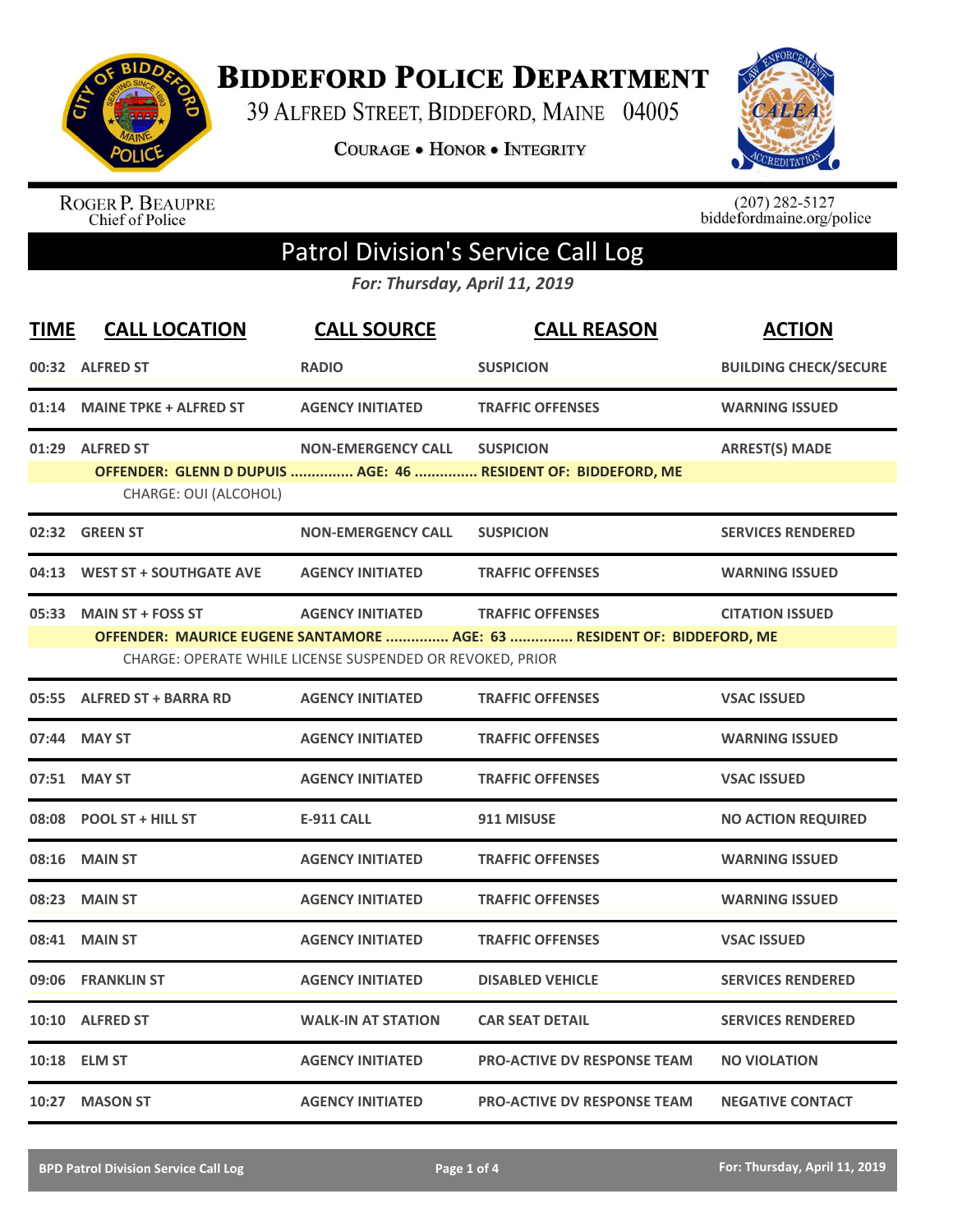| <b>TIME</b> | <b>CALL LOCATION</b>                        | <b>CALL SOURCE</b>        | <b>CALL REASON</b>                                                                          | <b>ACTION</b>                |
|-------------|---------------------------------------------|---------------------------|---------------------------------------------------------------------------------------------|------------------------------|
|             | 10:30 BEACH AVE                             | <b>AGENCY INITIATED</b>   | <b>SHELLFISH VIOLATION</b>                                                                  | <b>NO VIOLATION</b>          |
|             | 10:35 POOL ST                               | <b>AGENCY INITIATED</b>   | <b>TRAFFIC OFFENSES</b>                                                                     | <b>WARNING ISSUED</b>        |
|             | 10:45 WASHINGTON ST                         | <b>OTHER</b>              | <b>ARTICLES LOST/FOUND</b>                                                                  | <b>SERVICES RENDERED</b>     |
|             | 10:49 ELM ST                                | <b>AGENCY INITIATED</b>   | <b>TRAFFIC OFFENSES</b>                                                                     | <b>VSAC ISSUED</b>           |
|             | 10:56 MASON ST                              | <b>WALK-IN AT STATION</b> | <b>BURGLARY OF A MOTOR VEHICLE</b>                                                          | <b>REPORT TAKEN</b>          |
|             | 10:56 ALFRED ST                             | <b>AGENCY INITIATED</b>   | <b>PRO-ACTIVE DV RESPONSE TEAM</b>                                                          | <b>NEGATIVE CONTACT</b>      |
|             | 11:05 ELM ST                                | <b>AGENCY INITIATED</b>   | <b>TRAFFIC OFFENSES</b>                                                                     | <b>WARNING ISSUED</b>        |
|             | 11:11 ATLANTIC AVE                          | <b>AGENCY INITIATED</b>   | <b>PRO-ACTIVE DV RESPONSE TEAM</b>                                                          | <b>NEGATIVE CONTACT</b>      |
|             | 11:13 YATES ST                              | <b>AGENCY INITIATED</b>   | <b>SHELLFISH VIOLATION</b>                                                                  | <b>NO VIOLATION</b>          |
|             | 11:14 ELM ST                                | <b>AGENCY INITIATED</b>   | <b>TRAFFIC OFFENSES</b>                                                                     | <b>WARNING ISSUED</b>        |
|             | 11:22 SOUTH ST<br><b>CHARGE: HARASSMENT</b> | <b>NON-EMERGENCY CALL</b> | <b>DISTURBANCE / NOISE</b><br>OFFENDER: ROGER G DAIGLE  AGE: 56  RESIDENT OF: BIDDEFORD, ME | <b>CITATION ISSUED</b>       |
|             | 11:26 SACO FALLS WAY                        | <b>AGENCY INITIATED</b>   | <b>PRO-ACTIVE DV RESPONSE TEAM</b>                                                          | <b>NO VIOLATION</b>          |
|             | 11:40 SPRINGBROOK DR                        | <b>NON-EMERGENCY CALL</b> | <b>MENTAL ILLNESS CASES</b>                                                                 | <b>TRANSPORT TO HOSPITAL</b> |
|             | 11:41 ALFRED ST                             | <b>AGENCY INITIATED</b>   | <b>TRAFFIC OFFENSES</b>                                                                     | <b>WARNING ISSUED</b>        |
|             |                                             |                           |                                                                                             |                              |
|             | 11:51 POOL ST                               | <b>AGENCY INITIATED</b>   | <b>TRAFFIC OFFENSES</b>                                                                     | <b>VSAC ISSUED</b>           |
|             | 12:03 POOL ST                               | <b>AGENCY INITIATED</b>   | <b>TRAFFIC OFFENSES</b>                                                                     | <b>WARNING ISSUED</b>        |
|             | 12:10 SOUTH ST                              | <b>AGENCY INITIATED</b>   | <b>TRESPASSING</b>                                                                          | <b>FIELD INTERVIEW</b>       |
|             | <b>12:13 YORK ST</b>                        | <b>NON-EMERGENCY CALL</b> | <b>ANIMAL COMPLAINT</b>                                                                     | <b>GONE ON ARRIVAL</b>       |
|             | <b>12:21 PARKSIDE DR</b>                    | <b>AGENCY INITIATED</b>   | <b>TRAFFIC OFFENSES</b>                                                                     | <b>WARNING ISSUED</b>        |
|             | <b>12:45 MAIN ST</b>                        | <b>NON-EMERGENCY CALL</b> | THEFT BY DECEPTION                                                                          | <b>REPORT TAKEN</b>          |
|             | 13:02 MASON ST                              | <b>NON-EMERGENCY CALL</b> | <b>CODES ENFORCEMENT</b>                                                                    | <b>SERVICES RENDERED</b>     |
|             | 13:34 HILL ST                               | <b>AGENCY INITIATED</b>   | <b>TRAFFIC OFFENSES</b>                                                                     | <b>WARNING ISSUED</b>        |
|             | 13:34 MAY ST                                | <b>NON-EMERGENCY CALL</b> | <b>SUSPICION</b>                                                                            | <b>SERVICES RENDERED</b>     |
|             | 13:53 WEST ST                               | <b>AGENCY INITIATED</b>   | <b>TRAFFIC OFFENSES</b>                                                                     | <b>VSAC ISSUED</b>           |
|             | 13:54 ELM ST + CHERRY LN                    | <b>AGENCY INITIATED</b>   | <b>DISABLED VEHICLE</b>                                                                     | <b>SERVICES RENDERED</b>     |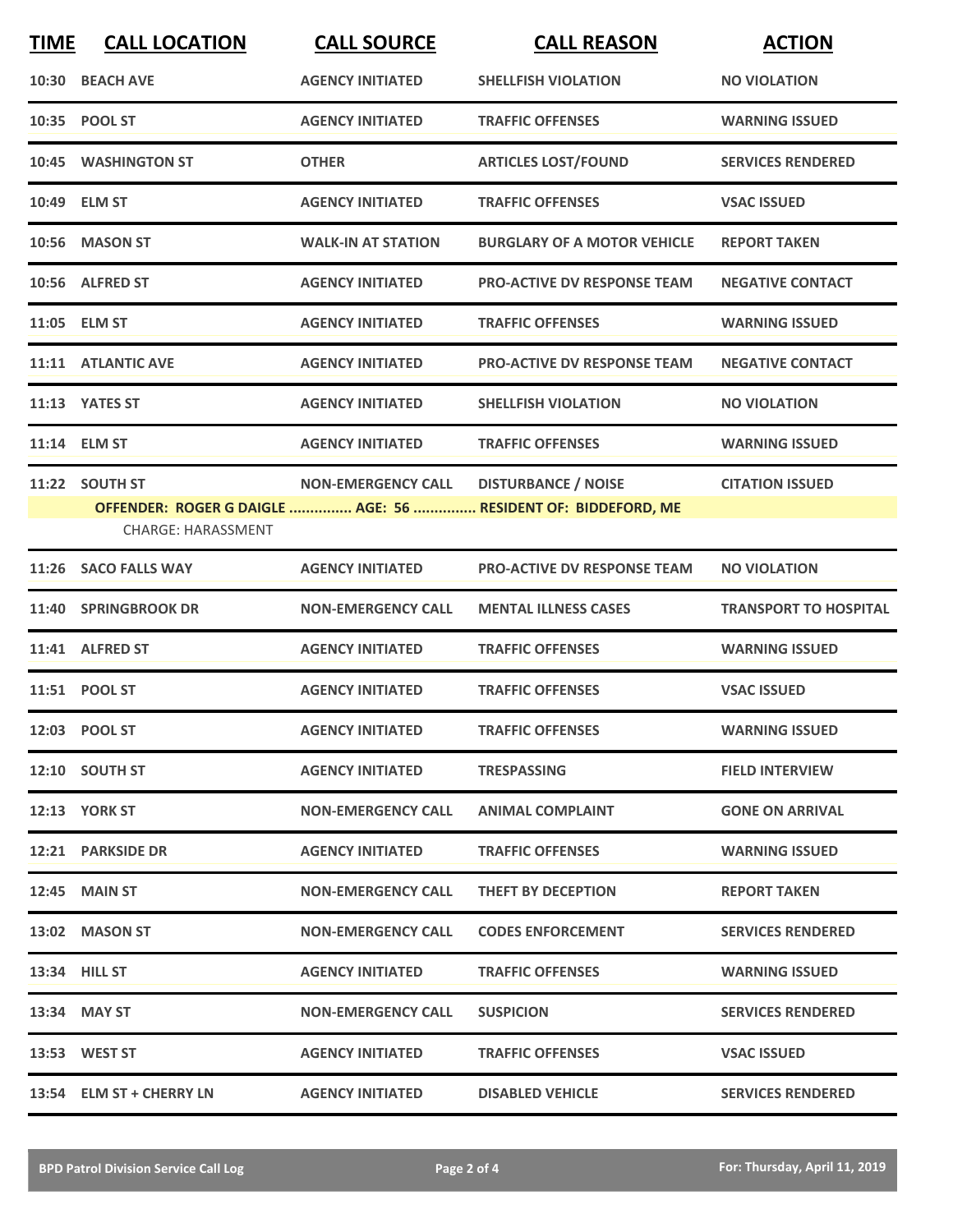| <b>TIME</b> | <b>CALL LOCATION</b>           | <b>CALL SOURCE</b>        | <b>CALL REASON</b>                | <b>ACTION</b>               |
|-------------|--------------------------------|---------------------------|-----------------------------------|-----------------------------|
|             | 14:07 WEST ST                  | <b>AGENCY INITIATED</b>   | <b>TRAFFIC OFFENSES</b>           | <b>WARNING ISSUED</b>       |
|             | 14:20 MT VERNON ST + FOSS ST   | <b>AGENCY INITIATED</b>   | <b>TRAFFIC OFFENSES</b>           | <b>VSAC ISSUED</b>          |
|             | <b>14:27 YORK ST</b>           | <b>NON-EMERGENCY CALL</b> | <b>ANIMAL COMPLAINT</b>           | <b>NEGATIVE CONTACT</b>     |
|             | 14:29 POOL ST + DUFFYS WAY     | <b>E-911 CALL</b>         | 911 MISUSE                        | <b>WARNING ISSUED</b>       |
|             | 14:35 ALFRED ST                | <b>AGENCY INITIATED</b>   | <b>PARKING COMPLAINT HANDICAP</b> | <b>VSAC ISSUED</b>          |
|             | 14:42 ALFRED ST                | <b>E-911 CALL</b>         | <b>ALL OTHER</b>                  | <b>NO ACTION REQUIRED</b>   |
|             | 15:22 BOULDER WAY              | <b>E-911 CALL</b>         | 911 MISUSE                        | <b>UNFOUNDED</b>            |
|             | 15:32 BOULDER WAY              | <b>E-911 CALL</b>         | 911 MISUSE                        | <b>WARNING ISSUED</b>       |
|             | 15:33 OAK PL                   | <b>E-911 CALL</b>         | 911 MISUSE                        | <b>WARNING ISSUED</b>       |
|             | 15:54 SULLIVAN ST              | <b>NON-EMERGENCY CALL</b> | <b>CRIMINAL MISCHIEF</b>          | <b>REPORT TAKEN</b>         |
|             | 16:41 MAINE TPKE               | <b>AGENCY INITIATED</b>   | <b>TRAFFIC OFFENSES</b>           | <b>WARNING ISSUED</b>       |
|             | 17:08 CHERRY LN                | <b>AGENCY INITIATED</b>   | <b>PAPERWORK</b>                  | <b>NEGATIVE CONTACT</b>     |
|             | 17:24 FOSS ST                  | <b>AGENCY INITIATED</b>   | <b>PAPERWORK</b>                  | <b>PAPERWORK NOT SERVED</b> |
|             | 17:32 FRANKLIN ST              | <b>AGENCY INITIATED</b>   | <b>PAPERWORK</b>                  | <b>PAPERWORK NOT SERVED</b> |
|             | 17:49 HAVEY AVE                | <b>NON-EMERGENCY CALL</b> | <b>POLICE INFORMATION</b>         | <b>SERVICES RENDERED</b>    |
|             | 17:52 WESTERN AVE              | <b>AGENCY INITIATED</b>   | <b>PAPERWORK</b>                  | <b>NEGATIVE CONTACT</b>     |
|             | 18:03 KING ST                  | <b>AGENCY INITIATED</b>   | <b>PAPERWORK</b>                  | <b>NEGATIVE CONTACT</b>     |
|             | 18:15 BIRCH ST                 | <b>AGENCY INITIATED</b>   | <b>PAPERWORK</b>                  | <b>PAPERWORK NOT SERVED</b> |
|             | 18:22 ALFRED ST                | <b>AGENCY INITIATED</b>   | <b>TRAFFIC OFFENSES</b>           | <b>VSAC ISSUED</b>          |
|             | 18:33 SOUTH ST                 | <b>AGENCY INITIATED</b>   | <b>TRAFFIC OFFENSES</b>           | <b>VSAC ISSUED</b>          |
|             | 18:33 FREEMAN ST               | <b>AGENCY INITIATED</b>   | <b>PAPERWORK</b>                  | <b>PAPERWORK NOT SERVED</b> |
|             | 18:36 POOL ST                  | <b>NON-EMERGENCY CALL</b> | <b>ANIMAL COMPLAINT</b>           | <b>SERVICES RENDERED</b>    |
|             | 18:41 ALFRED ST + JOURNEY WALK | <b>AGENCY INITIATED</b>   | <b>TRAFFIC OFFENSES</b>           | <b>VSAC ISSUED</b>          |
|             | 18:49 ALFRED ST                | <b>AGENCY INITIATED</b>   | <b>TRAFFIC OFFENSES</b>           | <b>WARNING ISSUED</b>       |
|             | 18:58 MEDICAL CENTER DR        | <b>AGENCY INITIATED</b>   | <b>PAPERWORK</b>                  | <b>PAPERWORK NOT SERVED</b> |
|             | 19:06 ALFRED ST + MARINER WAY  | <b>AGENCY INITIATED</b>   | <b>TRAFFIC OFFENSES</b>           | <b>WARNING ISSUED</b>       |